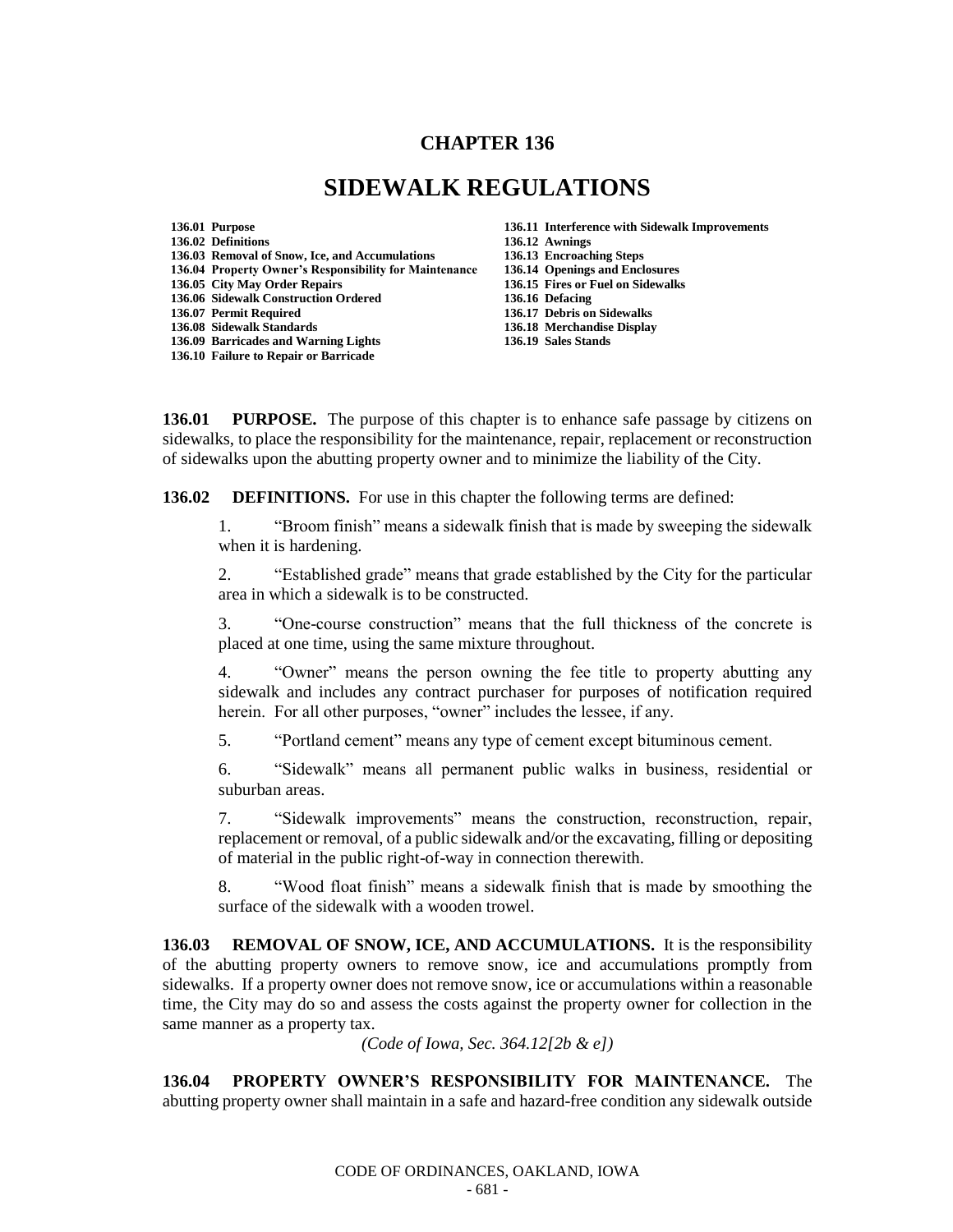the lot and property lines and inside the curb lines or, in the absence of a curb, any sidewalk between the property line and that portion of the public street used or improved for vehicular purposes. The abutting property owner may be liable for damages caused by failure to maintain the sidewalk.

*(Code of Iowa, Sec. 364.12[2c])*

**136.05 CITY MAY ORDER REPAIRS.** If the abutting property owner does not maintain sidewalks as required, the Council may serve notice on such owner, by certified mail, requiring the owner to repair, replace or reconstruct sidewalks within a reasonable time and if such action is not completed within the time stated in the notice, the Council may require the work to be done and assess the costs against the abutting property for collection in the same manner as a property tax.

*(Code of Iowa, Sec. 364.12[2d & e])* 

**136.06 SIDEWALK CONSTRUCTION ORDERED.** The Council may order the construction of permanent sidewalks upon any street or court in the City and may specially assess the cost of such improvement to abutting property owners in accordance with the provisions of Chapter 384 of the *Code of Iowa*.

*(Code of Iowa, Sec. 384.38)*

**136.07 PERMIT REQUIRED.** No person shall remove, reconstruct or install a sidewalk unless such person has obtained a permit from the City and has agreed in writing that said removal, reconstruction or installation will comply with all ordinances and requirements of the City for such work.

**136.08 SIDEWALK STANDARDS.** Sidewalks repaired, replaced or constructed under the provisions of this chapter shall be of the following construction and meet the following standards:

1. Cement. Portland cement shall be the only cement used in the construction and repair of sidewalks.

2. Construction. Sidewalks shall be of one-course construction.

3. Sidewalk Base. Concrete may be placed directly on compact and well-drained soil. Where soil is not well drained, a three (3) inch sub-base of compact, clean, coarse gravel or sand shall be laid. The adequacy of the soil drainage is to be determined by the City.

4. Sidewalk Bed. The sidewalk bed shall be so graded that the constructed sidewalk will be at established grade.

5. Length, Width and Depth. Length, width and depth requirements are as follows:

A. Residential sidewalks shall be at least four (4) feet wide and four (4) inches thick, and each section shall be no more than six (6) feet in length.

B. Business District sidewalks shall extend from the property line to the curb. Each section shall be four (4) inches thick and no more than six (6) feet in length.

C. Driveway areas shall be not less than four (4) inches in thickness.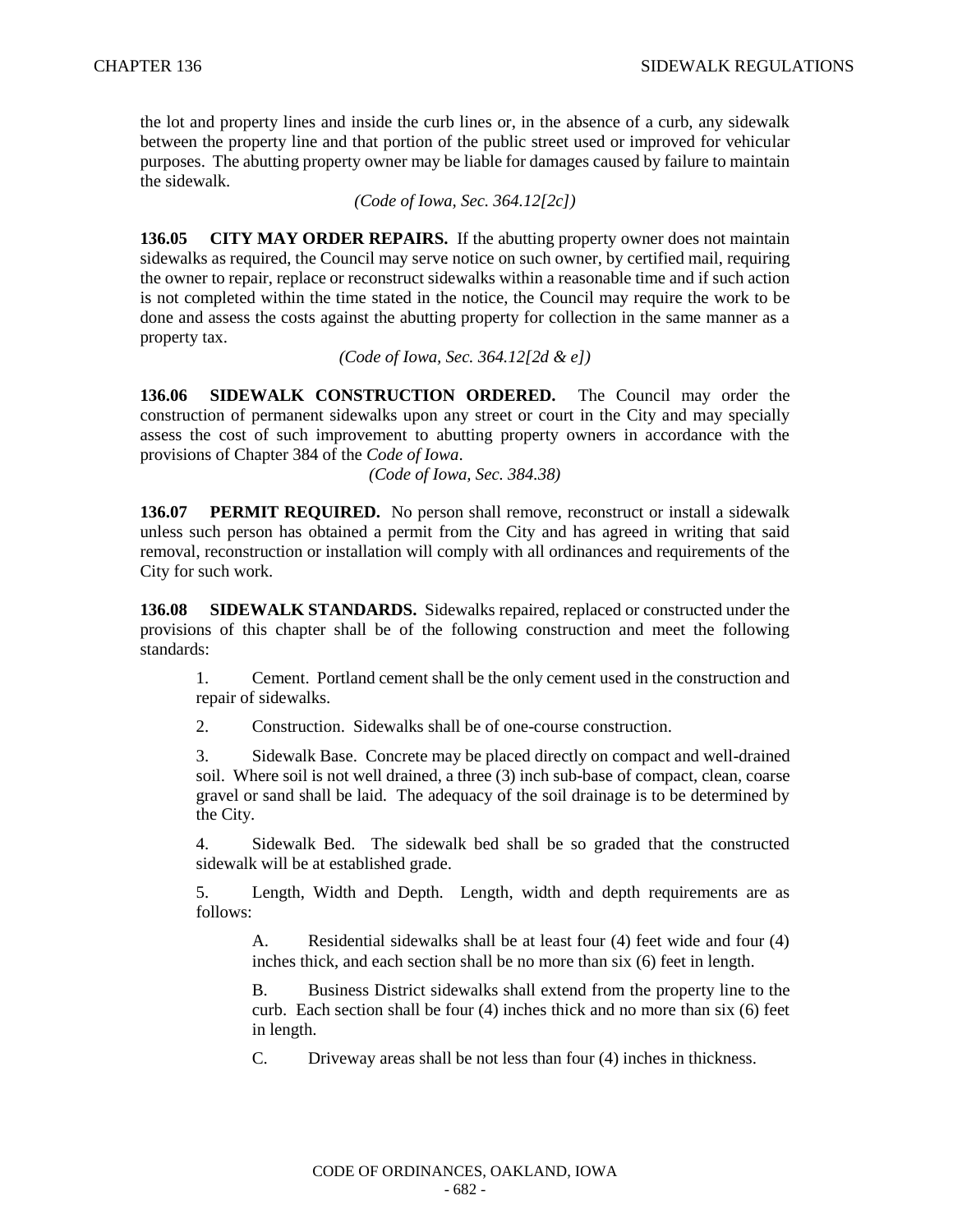6. Location. Residential sidewalks shall be located with the inner edge (edge nearest the abutting private property) on the property line, unless the Council establishes a different distance due to special circumstances.

7. Grade. Curb tops shall be on level with the centerline of the street which shall be the established grade.

8. Elevations. The street edge of a sidewalk shall be at an elevation even with the curb at the curb or not less than one-half (½) inch above the curb for each foot between the curb and the sidewalk.

- 9. Slope. All sidewalks shall slope one-quarter  $(44)$  inch per foot toward the curb.
- 10. Finish. All sidewalks shall be finished with a "broom" or "wood float" finish.

11. Ramps for Persons with Disabilities. There shall be not less than two (2) curb cuts or ramps per lineal block which shall be located on or near the crosswalks at intersections. Each curb cut or ramp shall be at least thirty (30) inches wide, shall be sloped at not greater than one inch of rise per twelve (12) inches lineal distance, except that a slope no greater than one inch of rise per eight (8) inches lineal distance may be used where necessary, shall have a nonskid surface, and shall otherwise be so constructed as to allow reasonable access to the crosswalk for persons with disabilities using the sidewalk.

*(Code of Iowa, Sec. 216C.9)*

**136.09 BARRICADES AND WARNING LIGHTS.** Whenever any material of any kind is deposited on any street, avenue, highway, passageway or alley when sidewalk improvements are being made or when any sidewalk is in a dangerous condition, it shall be the duty of all persons having an interest therein, either as the contractor or the owner, agent, or lessee of the property in front of or along which such material may be deposited, or such dangerous condition exists, to put in conspicuous places at each end of such sidewalk and at each end of any pile of material deposited in the street, a sufficient number of approved warning lights or flares, and to keep them lighted during the entire night and to erect sufficient barricades both at night and in the daytime to secure the same. The party or parties using the street for any of the purposes specified in this chapter shall be liable for all injuries or damage to persons or property arising from any wrongful act or negligence of the party or parties, or their agents or employees or for any misuse of the privileges conferred by this chapter or of any failure to comply with provisions hereof.

**136.10 FAILURE TO REPAIR OR BARRICADE.** It is the duty of the owner of the property abutting the sidewalk, or the owner's contractor or agent, to notify the City immediately in the event of failure or inability to make necessary sidewalk improvements or to install or erect necessary barricades as required by this chapter.

**136.11 INTERFERENCE WITH SIDEWALK IMPROVEMENTS.** No person shall knowingly or willfully drive any vehicle upon any portion of any sidewalk or approach thereto while in the process of being improved or upon any portion of any completed sidewalk or approach thereto, or shall remove or destroy any part or all of any sidewalk or approach thereto, or shall remove, destroy, mar or deface any sidewalk at any time or destroy, mar, remove or deface any notice provided by this chapter.

**136.12 AWNINGS.** It is unlawful for a person to erect or maintain any awning over any sidewalk unless all parts of the awning are elevated at least eight (8) feet above the surface of the sidewalk and the roof or covering is made of duck, canvas or other suitable material